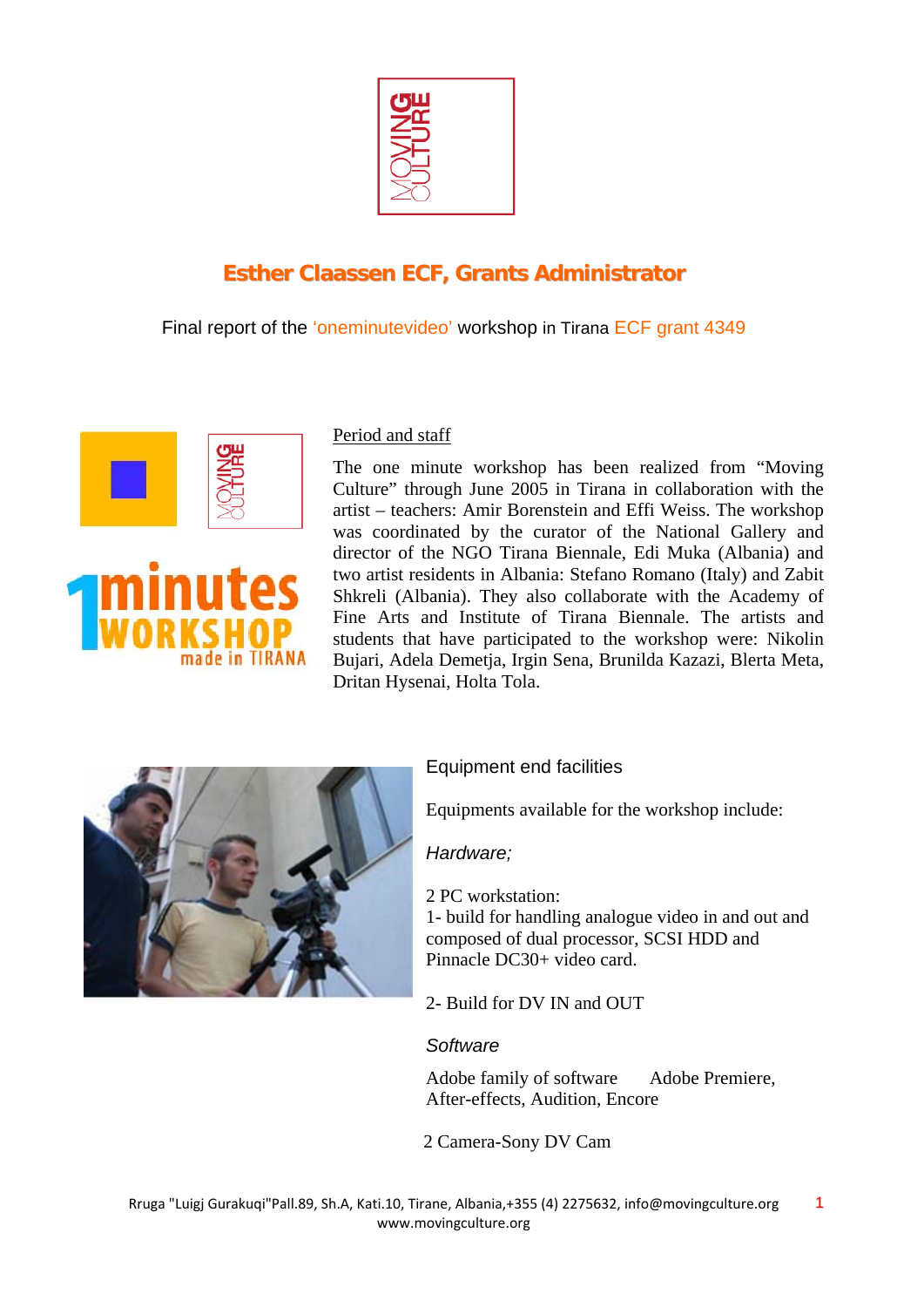## Workshop activities

The workshop was divided in four sections:



## First phase: 7 days

The students were introduced to the video technology and the hardware and software needed to the realisation of the videos. The two teachers have realized in alternation, every day, intensive lessons organised in morning and afternoon sessions. The students have worked on the computers every day. During the first phase was a bigger number of students respect to the number of students that has realise videos. The students that didn't realize videos during the workshop however

used the knowledge acquired to complete their diploma works (already in video) at the Academy of Fine Arts in Tirana, such as Blerida Lleshi and Elda Gjikondi.

Visits were organised in video and audio postproduction studios in order to present different approaches in hardware and software from that chosen for the workshop.



## Second phase: 4 days

This phase was thought for the student to propose their ideas for the realization of the videos. The teachers help them to clear the ideas through discussion and debate. Furthermore, they materialized some ideas realising shooting in the territory, preparing the necessary material for the postproduction and editing their videos.

## Third phase: 6 days

The students and the teacher finalised in detail their ideas in the co-respective storyboards and started to shoot the videos according to a schedule in 2 groups.

All the students edited their material on the computers and with the assistance of the teachers enhanced their abilities with the editing and postproduction software.



### Last phase: exhibition

The videos were projected in occasion of "Tirana Summer Nights 2005" activities in public, outside the International Centre of Culture of Tirana on  $25<sup>th</sup>$  and  $26<sup>th</sup>$  of June, on a screen of 52 m<sup>2</sup>. Each video started with a short introductive description.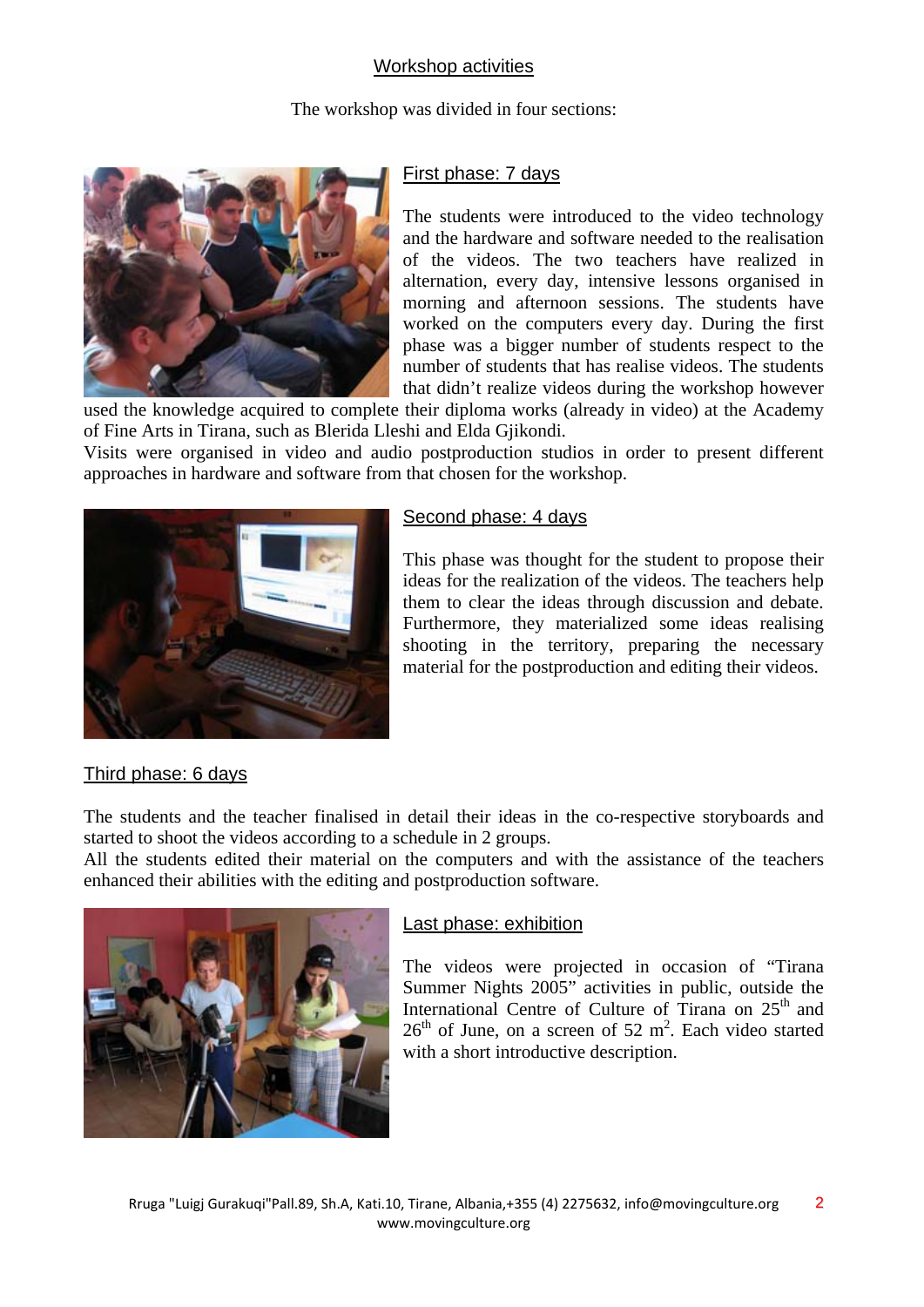#### **Outputs - Video Description**



#### Nikolin Bujari: '*Welcome to Shkodra'*

The work is a political work. Nikolin goes to Shkodra in the heat of electoral campaign takes away the electoral manifests that covered the billboard: WELCOME TO SHKODRA at the entrance of the city.

#### Nikolin Bujari: '*Untitled'*

The video images from electoral manifests are associated with the relative voices of the candidates who promise and promise, until disappearing in the image because the manifests are torn and the candidates not more recognizable.



#### Irgin Sena: '*Ground shaking'*

In the video a zebra fur "tries" to stand up on a pavement that vibrates. In the moment in which the animal falls, the camera shows the face of a boy who seems panicked: the earth shakes also under his feet.



#### Adela Demetja: 'Protect the future'

A political election billboard shows many persons hand by hand, the music is "go west" like a message of these politicians to integrate Albania in Europe, but when the shoot goes away we notice that the billboard is behind the iron grid of the kiosk, used as a metaphor for the political promises and Albanian reality.



#### Adela Demetja: '*Pse?' (why?)*

Adela tries to speak but her mouth is closed, she try but the sound that came out is not understandable and changes more and more until the final moment in which the mouth finally it is opened releasing a strong WHY?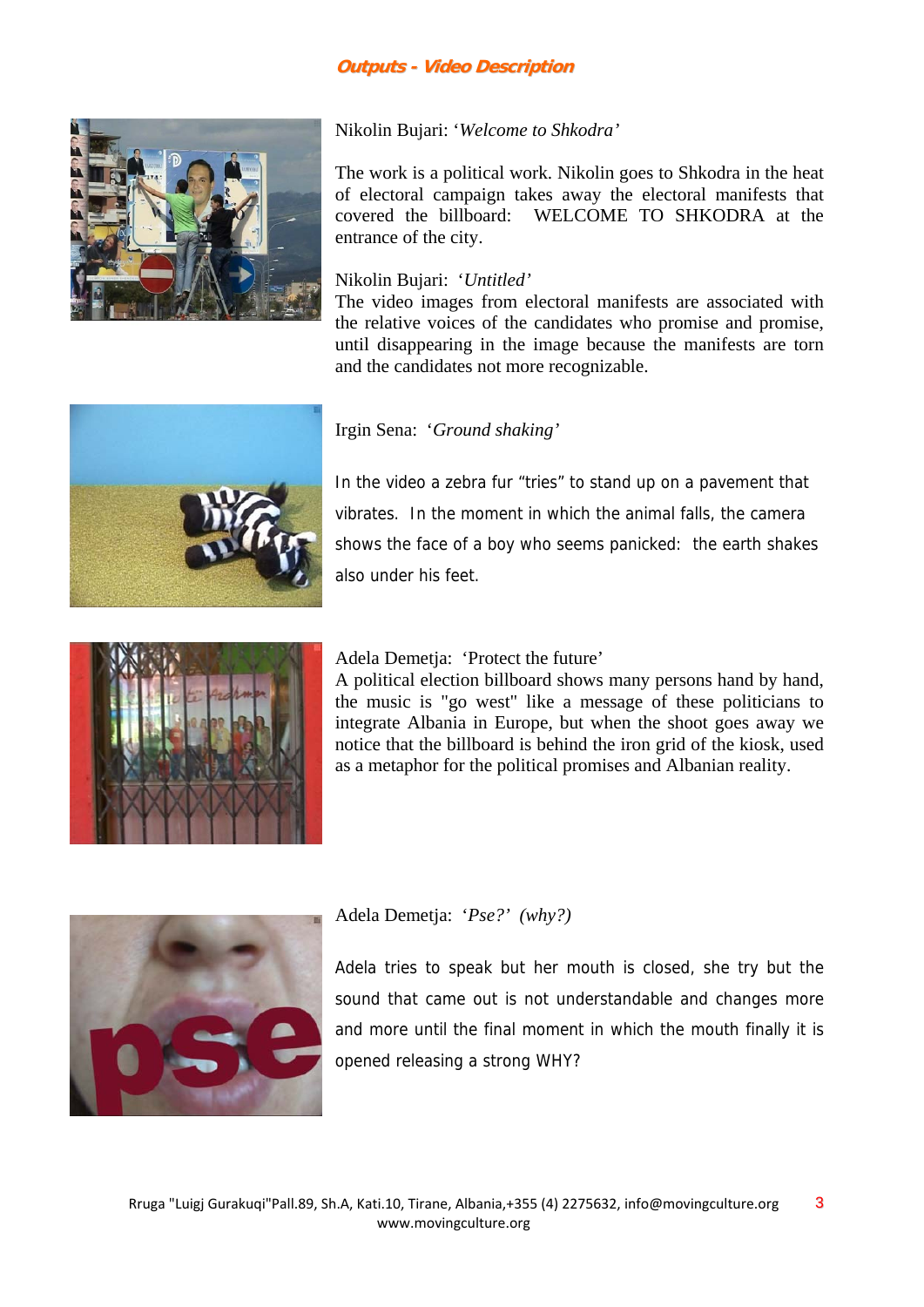

### Brunilda Kazazi / Blerta Meta: '*Untitled'*

In the video the two girls meet themselves, greet themselves and go away, apparently seems do not have nothing in common, but synchronized they complete the same gestures. They found a key in a bush, they approach a house, they enter and they are put on a sofa, with plastic bags on their feet



#### Dritan Hysenai: '*The hand'*

Dritan is designing one hand copying it from a chalk one. When he's finished the work he leaves the drawing behind the chalk hand that unexpectedly starts moving and after having cancelled the Dritan's drawing draw itself in gesture of Victory.



Holta Tola: '1<sup>2</sup>

A video where ambiguous figures move in a duplicated landscape where the sensation is of being in front one something that is not only one, but still it isn't two.